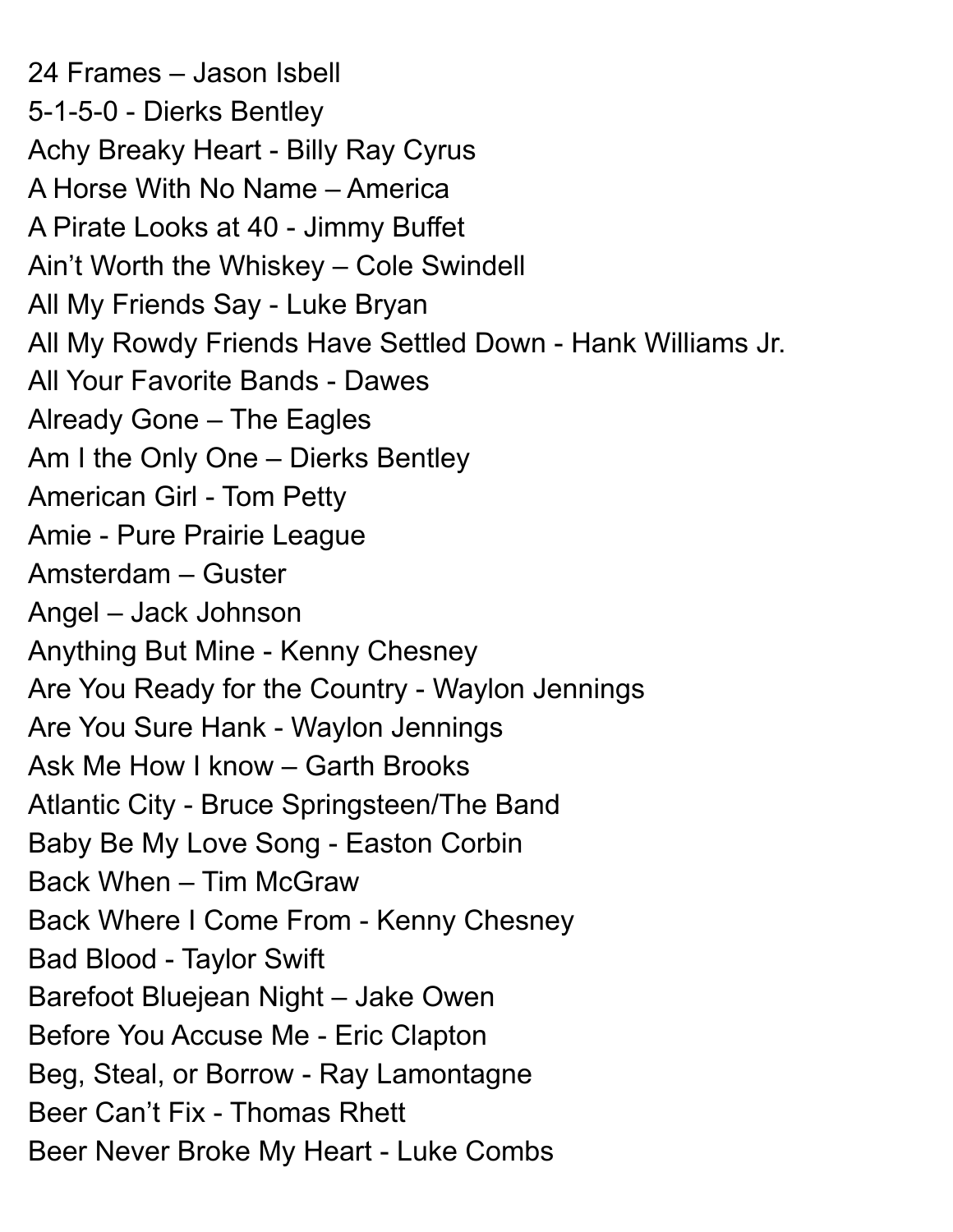Beers On Me - Dierks Bentley Blues Man – Hank Williams Jr. Boot Scootin Boogie - Brooks and Dunn Boy - Lee Brice Brand New Man – Brooks and Dunn Boys Round Here - Blake Shelton Brand New Man – Brooks and Dunn Brokenheartsville - Joe Nichols Burnin it Down - Jason Aldean Burning Man - Dierks Bentley Butterfly – Donavon Frankenreiter California Stars - Wilco Came Here to Forget - Blake Shelton Can't You See - Marshall Tucker Carrying Your Love With Me - George Strait Chasin That Neon Rainbow – Alan Jackson Chattahoochie – Alan Jackson Chicken Fried – Zac Brown Band City of New Orleans – Willie Nelson/Arlo Guthrie Come On Get Higher - Matt Nathanson Country Club – Travis Tritt Country Road – James Taylor Country Girl Shake It - Luke Bryan Crown - Mason Jennings Dallas - Alan Jackson Danny's Song - Kenny Loggins Diamond Rings and Old Barstools - Tim McGraw Different for Girls – Dierks Bentley Dirt On My Boots – Jon Pardi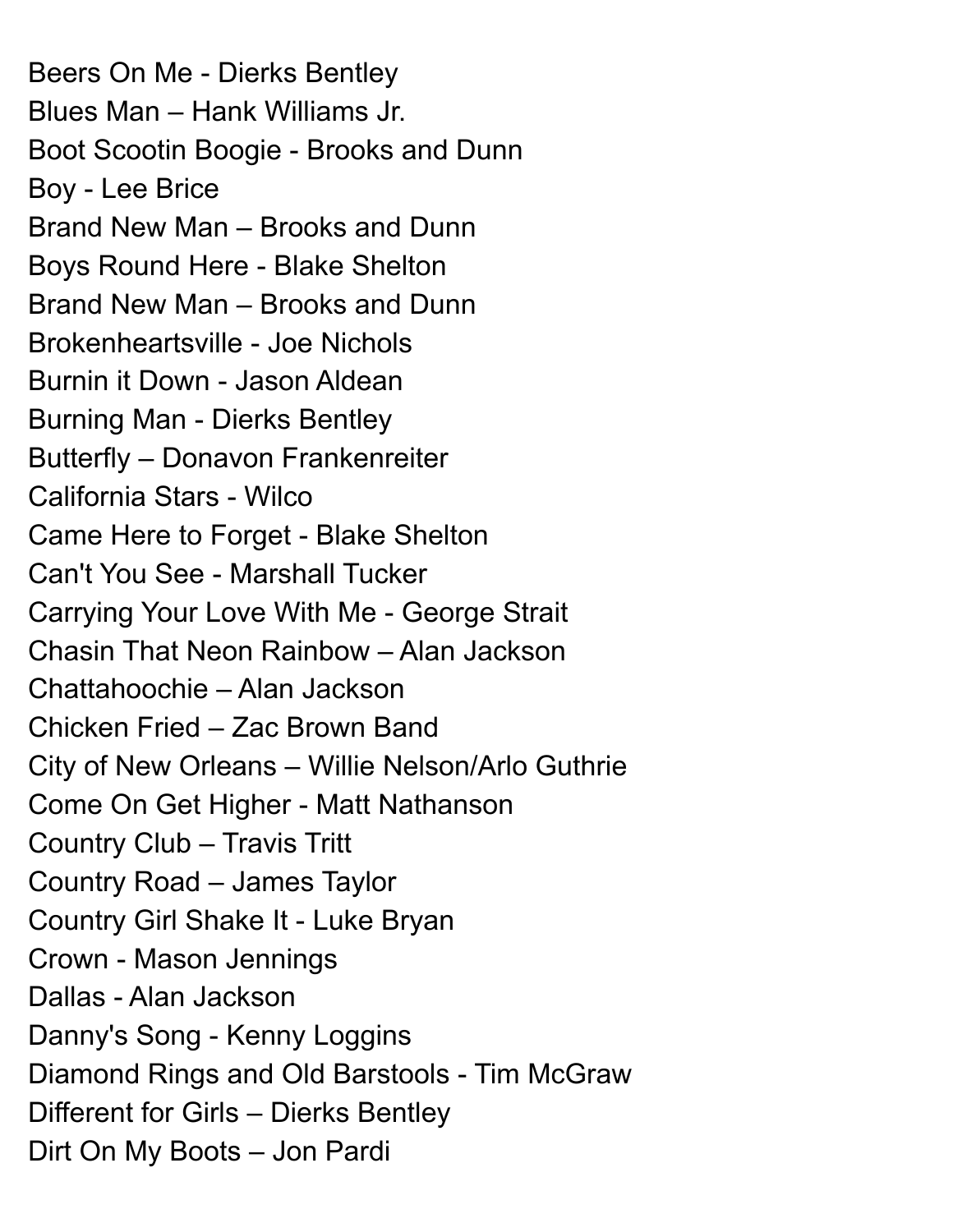Dixieland Delight – Alabama Don't Close Your Eyes - Keith Whitley Don't Rock the Juke Box - Alan Jackson Don't Look Back in Anger - Oasis Doolin Dalton - Eagles Down to the Honkytonk - Jake Owen Drift Away - Dobie Grey Drink A Beer – Luke Bryan Drink in My Hand - Eric Church Drinkin' Problem – Midland Drivin My Life Away - Eddie Rabbit Drive – Alan Jackson Drunk on a Plane – Dierks Bentley Dust On the Bottle - David Lee Murphy El Cerrito Place – Kenny Chesney End of the Line - Traveling Wilburys Everything's Gonna Be Alright - David Lee Murphy Fire Away - Chris Stapleton Fireman - George Strait Fishin in the Dark - Nitty Gritty Dirt Band Folsom Prison Blues – Johnny Cash For What It's Worth - Buffalo Springfield Forever and Ever Amen – Randy Travis Free – Zac Brown Band Free Fallin - Tom Petty Freedom - Dierks Bentley Friends in Low Places - Garth Brooks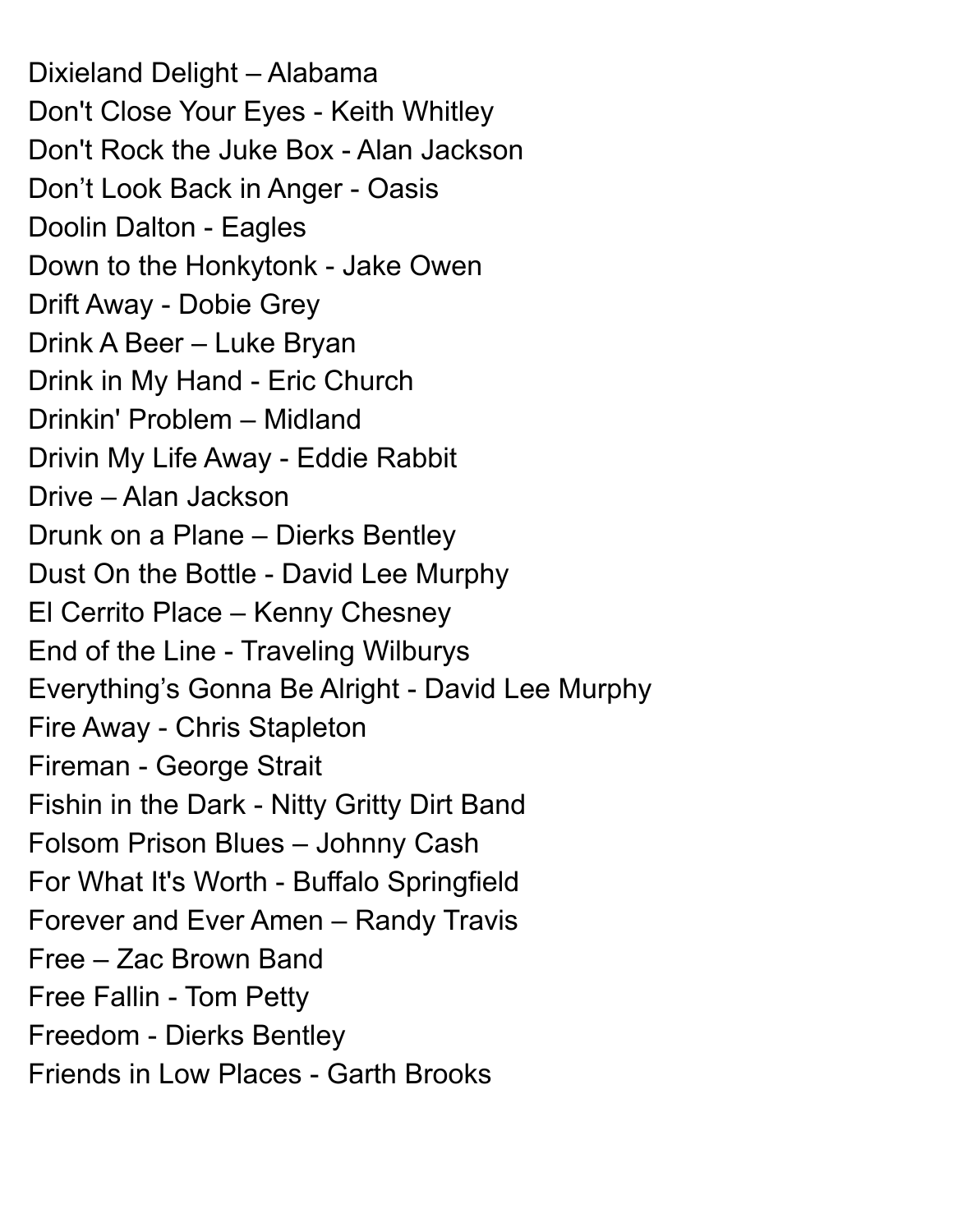Get Along - Kenny Chesney Gettin Ya Home - Chris Young Gimme Some Lovin - G. Love Glory Bound - Martin Sexton Gone - Dierks Bentley Gone Country - Alan Jackson Good Directions - Billy Currington Good Hearted Woman - Waylon Jennings Good Time - Alan Jackson Great Day to Be Alive - Travis Tritt Greatest Love Story - Lanco Guitar, Cadillacs - Dwight Yoakam Handle With Care - Traveling Wilburys Harvest Moon - Neil Young Have You Ever Seen the Rain - CCR Head Over Boots - Jon Pardi Heart of Gold – Neil Young Heartache Medication - Jon Pardi Heartache on the Dance Floor - Jon Pardi Heartache Tonight – Eagles Helpless –Neil Young Here in the Real World - Alan Jackson Here's A Quarter – Travis Tritt Hold You in My Arms - Ray Lamontagne Hollywood Nights - Bob Seger How Do You Like Me Now - Toby Keith Hurricane - Luke Combs Hurt So Good – John Mellencamp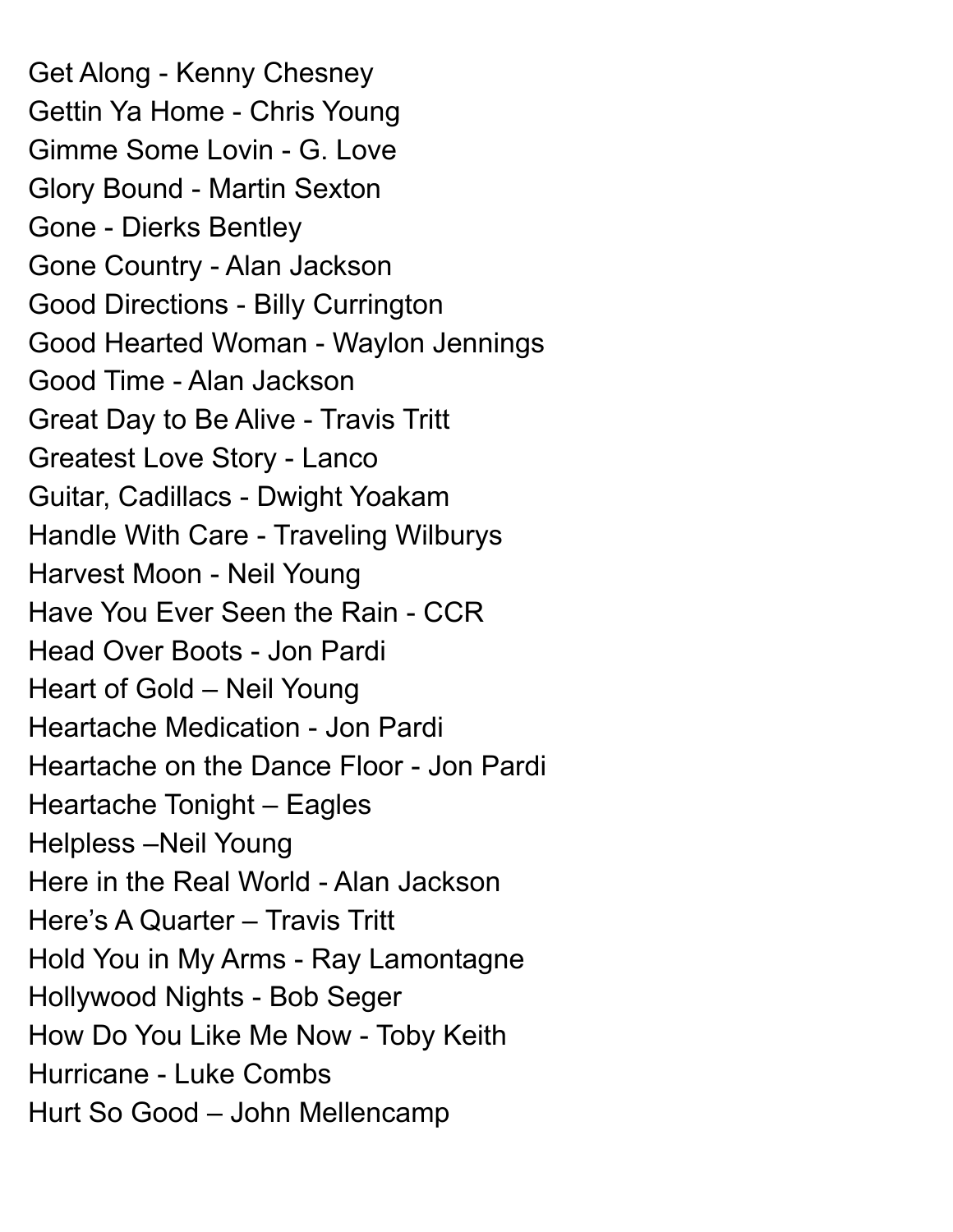I Can Get off on You - Willie Nelson I Go Back - Kenny Chesney I Hate Everything - George Strait I Hold On – Dierks Bentley I Won't Back Down – Tom Petty I Think I'll Just stay Here and Drink - Merle Haggard I Was on a Boat That Day - Old Dominion I'm Gonna Be Somebody – Travis Tritt If I Needed Someone - The Beatles If I Wanted Someone – Dawes If the World Had A Front Porch – Tracy Lawrence Jackson – Johnny Cash Keep Me In Mind – Zac Brown Band Kinda Don't Care – Justin Moore Knee Deep - Zac Brown Band Knockin On Heaven's Door - Bob Dylan Laid – James Lay Low – Josh Turner Learning to Fly - Tom Petty Life Love Laughter - Donavon Frankenreiter Listen To Her Heart – Tom Petty Livin On Love – Alan Jackson Living - Dierks Bentley Living the Dream - Sturgill Simpson Liza Jane - Vince Gill Long Way Around – Brett Eldridge Long White Line - Sturgill Simpson Looking for Love - Johnny Lee Lost and Found – Brooks and Dunn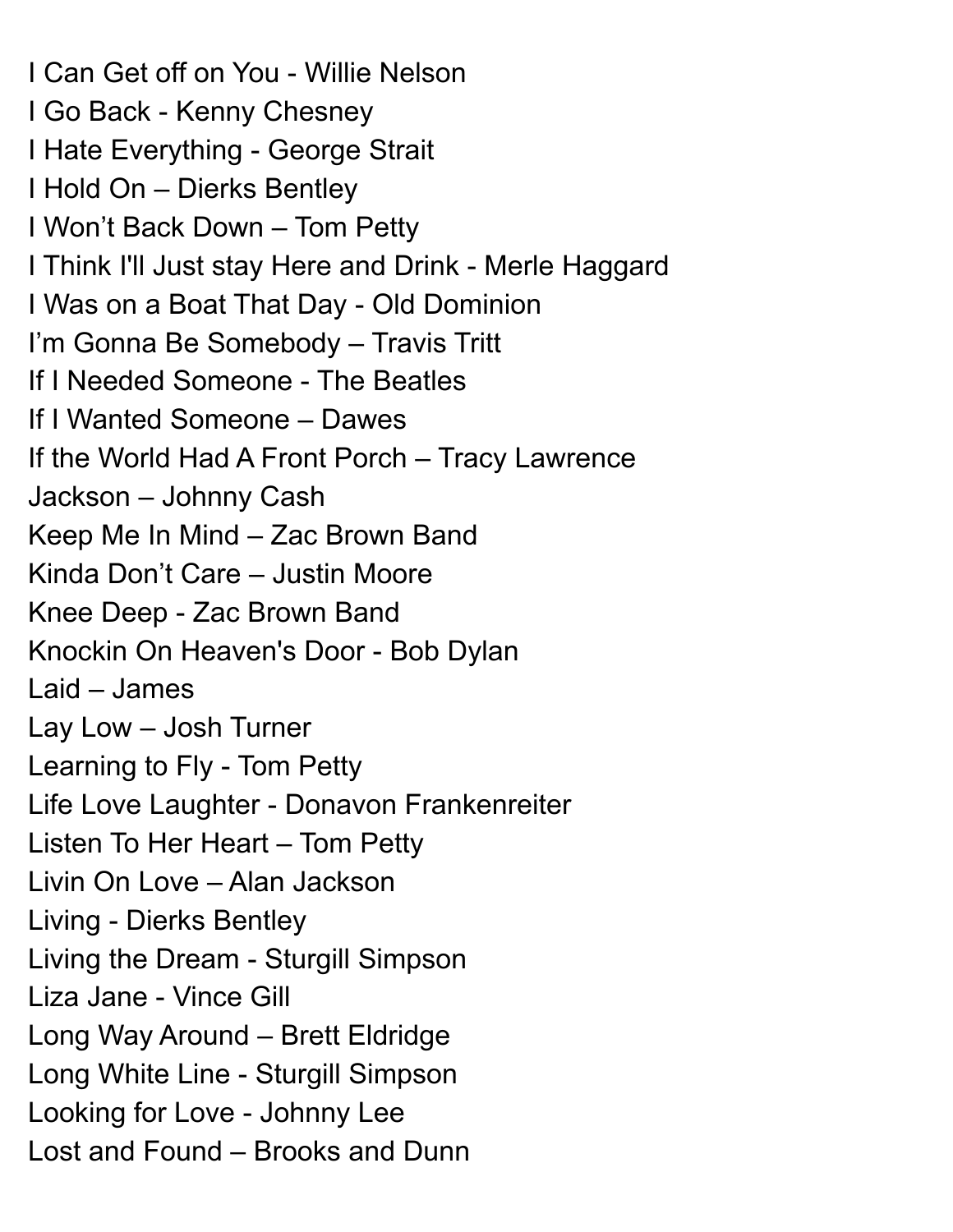Love Drunk – Steve Moakler Lyin Eyes - Eagles Make it Sweet - Old Dominion Mama Tried - Merle Haggard Mamas Don't Let Your Babies - Willie Nelson Margaritaville – Jimmy Buffet Mary Jane's Last Dance - Tom Petty Much Too Young – Garth Brooks Night Shift – Jon Pardi No Shoes No Shirt - Kenny chesney Nobody to Blame - Chris Stapleton Ocean Front Property – George Strait Old Blue Chair – Kenny Chesney Old Time Rock N Roll - Bob Seger On The Road Again – Willie Nelson One Man Band - Old Dominion One Number Away – Luke Combs Oogly Boogly - Jay Nash Out Last Night - Kenny Chesney Outskirts of Heaven – Craig Campbell Pancho and Lefty - Merle and Willie Parachute - Chris Stapleton Peaceful Easy Feelin - Eagles People Are Crazy - Billy Currington Photograph - Ringo Starr Pink Houses - John Mellencamp Pirate Looks At 40 Jimmy Buffett Play It Again - Luke Bryan Pretty Girls Drinkin Tall Boys – Dierks Bentley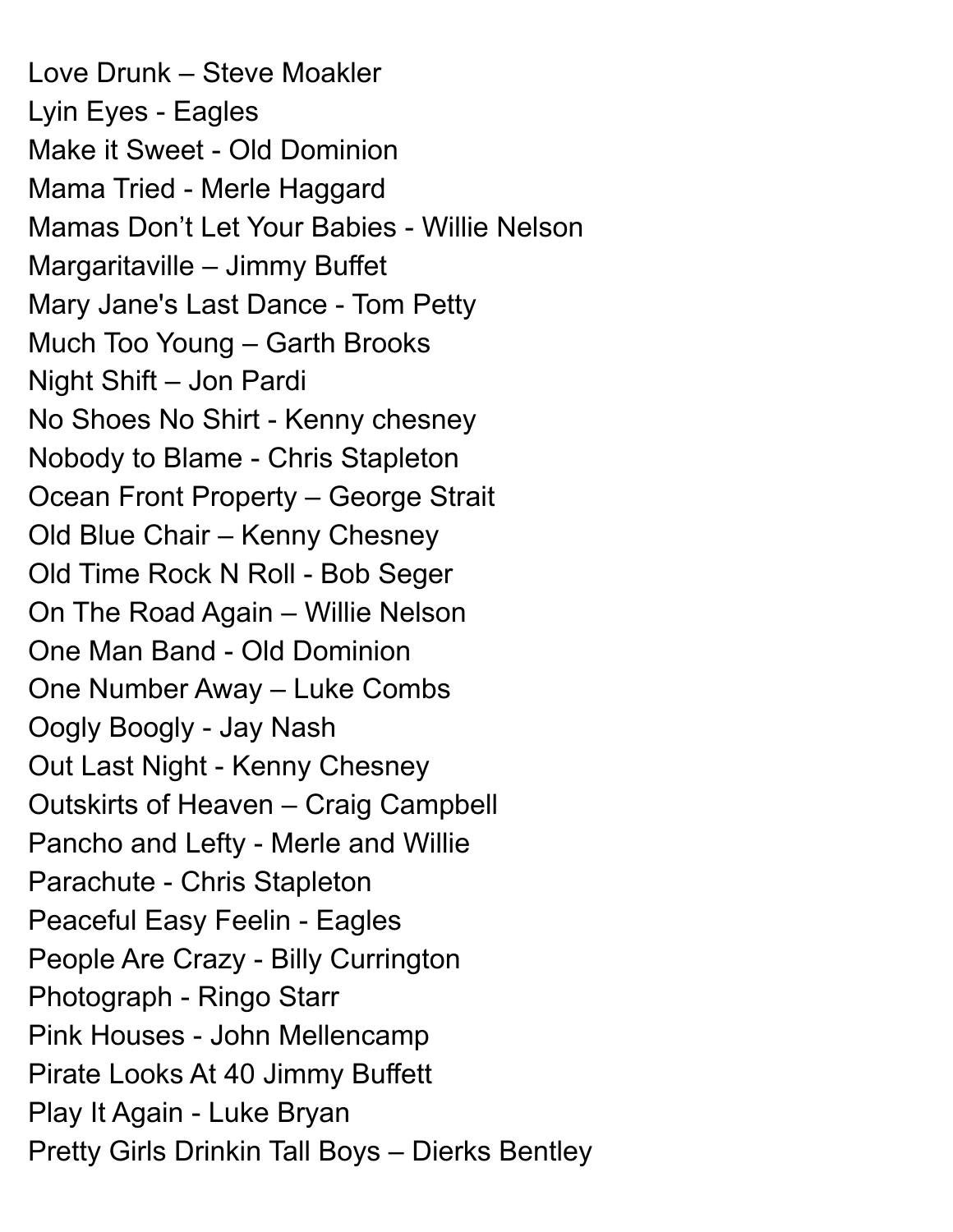Rain King - Counting Crows Rainbow – G Love and Jack Johnson Raised On country - Chris Young Ramblin Man - Allman Brothers Record Year - Eric Church Red Dirt Road - Brooks & Dunn Red Rag Top - Tim McGraw Rescue Blues - Ryan Adams Riser - Dierks Bentley Road Goes on Forever - Robert Earl Keen Rocket Man - Elton John Rodeo - Garth Brooks Rodeo Clowns - Jack Johnson Round Here Buzz – Eric Church Runnin on Empty - Jackson Browne San Antone - Randy Rogers Band Sand in My Boots - Morgan Wallen Save It For a Rainy Day - Kenny Chesney Say You Do - Dierks Bentley Shake it Off - Taylor Swift She Talks to Angels - Black Crowes She Ain't In It – Jon Pardi Should've Been a Cowboy – Toby Keith Shout Out Loud - Amos Lee Sister Golden Hair - America Snapback - Old Dominion Some Beach - Blake Shelton Somebody Like You – Keith Urban Somethin' Bout a Truck - Kip Moore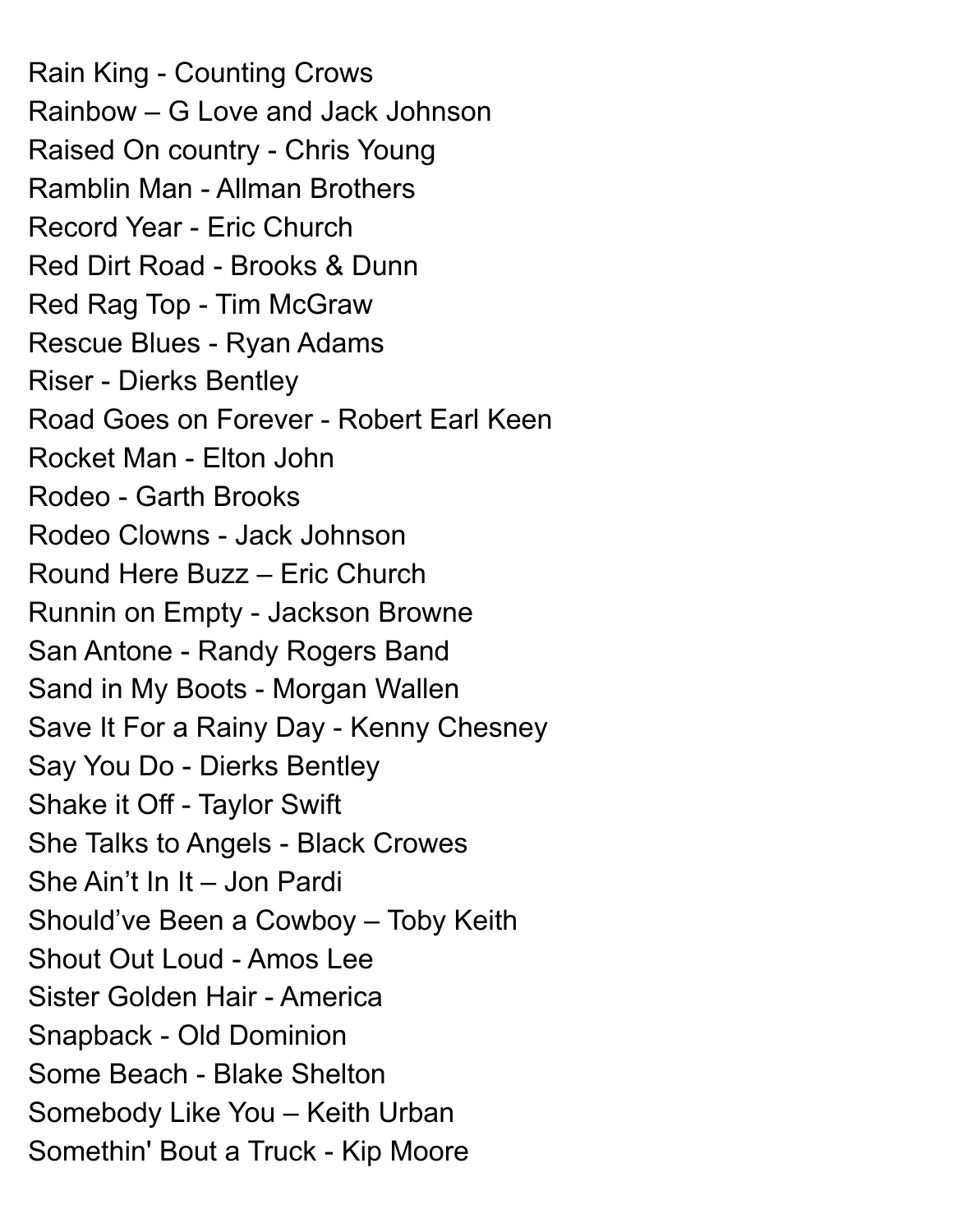Somewhere Along the Way - Dawes Somewhere On A Beach - Dierks Bentley Somewhere With You - Kenny Chesney Song For Another Time – Old Dominion Soulshine – Warren Haynes Southern Cross - Crosby Stills Nash Southside of Heaven - Ryan Bingham Start the Day Early - Stephen Kellogg Starting Over - Chris Stapleton Stay A Little Longer – Brothers Orborne Stuck In The Middle With You - Steelers Wheel Such a Way - Stephen Kellogg Sure Be Cool if You Did – Blake Shelton Sweet Amarillo - Old Crow Medicine Show Swinging Doors – Merle Haggard Take It Easy – Eagles Tennessee Whiskey – Chris Stapleton/George Jones Tequila Makes Her Clothes – Joe Nichols Tequila Sunrise – Eagles That Summer – Garth Brooks That's How Country Boys Roll - Billy Currington The Cave – Mumford and Sons The Thanks I Get – Wilco The Waiting – Tom Petty The Weight - The Band The Woman With You - Kenny Chesney Things Happen - Dawes Three Little Birds - Bob Marley Time Spent in Los Angeles - Dawes